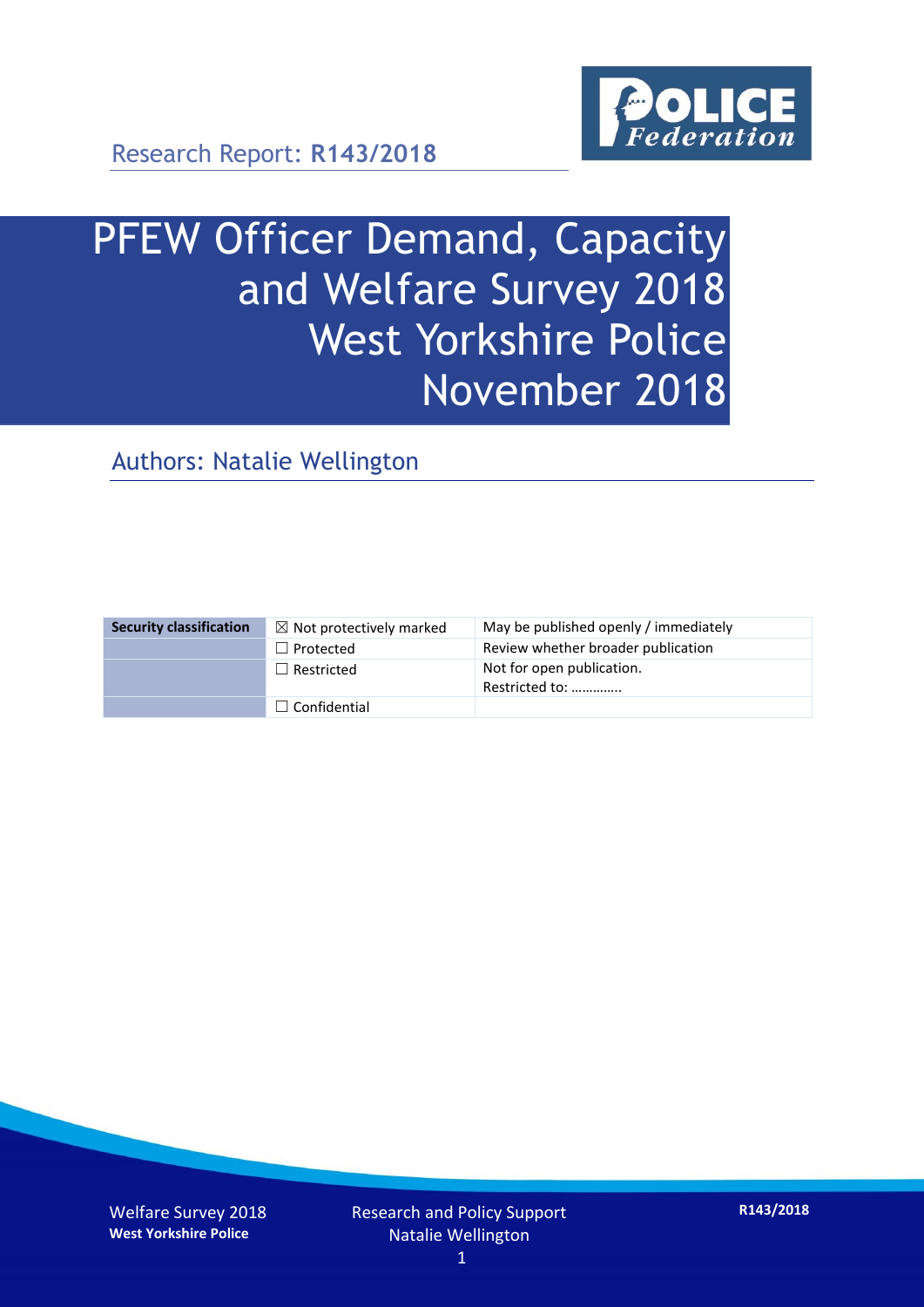### **FOREWORD**

#### **INTRODUCTION**

Over the last decade, the impact of reducing policing budgets on officer numbers has been considerable, with a 15% fall in officer numbers over a seven year period from a high of 142,056 in 2009 to 121,010 in March 2018. $^{\mathrm{i}}$  Evidence from a focus group study conducted by the PFEW<sup>ii</sup> highlighted that these reductions may be having a negative effect on officers individual wellbeing. It was within this context that the Police Federation of England and Wales (PFEW) began a biennial Demand, Capacity and Welfare Survey. The 2018 PFEW Officer Demand, Capacity and Welfare Survey is the second iteration of the survey.

This report provides a summary of responses to key questions from the 2018 PFEW Officer Demand, Capacity and Welfare Survey from respondents in West Yorkshire Police.

Where appropriate, details of average responses from last year, or the police service as a whole, are also presented. However, differences across these figures have not been tested to assess whether they are statistically significant<sup>1</sup>; therefore any and all differences reported are for guidance only and must be treated with caution.

Force rankings have not been included, because not all differences are statistically significant. In addition, forces with fewer than 100 respondents were not provided with a force level report as their sample size was too small to be representative of the force as a whole and may have enabled identification of individuals based on their demographics.

Please be aware that the total number of responses for each item may vary slightly as not all items were answered by all respondents, and all percentages are rounded to the nearest whole number. In addition, the actual differences between any and all groups may be quite small and these details should be considered when interpreting the data.

Welfare Survey 2018 **West Yorkshire Police**

-

 $<sup>1</sup>$  As all the data are derived from samples of the population, rather than the whole population, percentage figures calculated are strictly</sup> speaking estimates, rather than exact measures. This means that every figure has a margin of error associated with it. Hence a very small percentage difference year on year may be due to sampling, rather than to actual changes.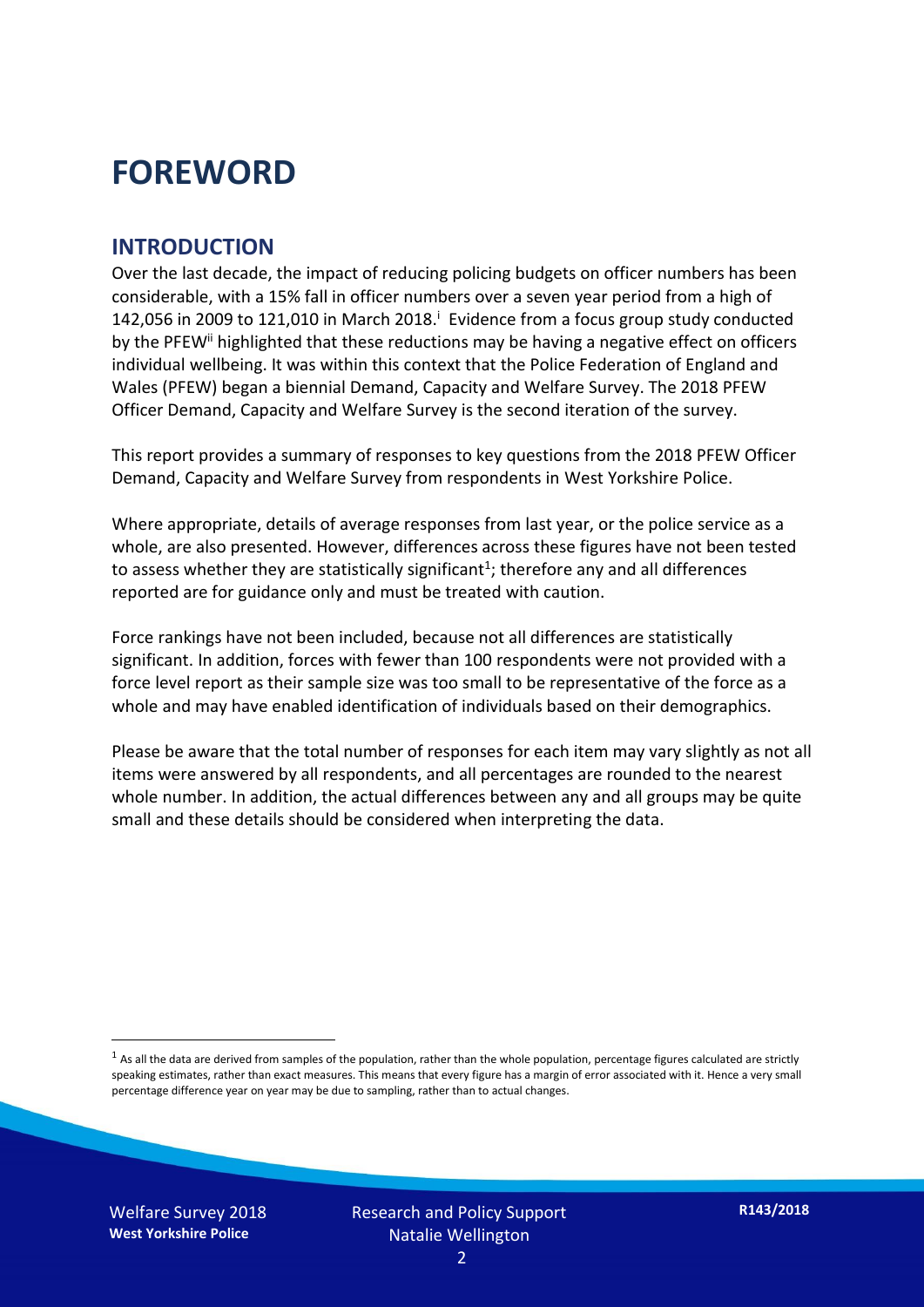#### **RESPONSE RATES AND DEMOGRAPHICS**

Survey responses were gathered over a six-week period between August and September 2018. All officers of the federated ranks in England and Wales were eligible to participate.

Analyses were conducted on a sample of 18,100 responses drawn from all 43 forces across England and Wales.<sup>2</sup> The national response rate for the 2018 survey was 15%.

Overall 4% of respondents (n=788) to the survey declined to state which force they belonged to. These responses have been included within the national data but are excluded from force-level analyses.

748 responses were received from West Yorkshire Police, representing a response rate of around 15%. <sup>3</sup> The margin of error for this report has been calculated using the size of the sample and the population. At a 95% confidence level, this force report has a 3% margin of error. If the margin of error is less than 5%, it can be considered to be within the normal bounds of academic rigor.<sup>4</sup> If this threshold has not been met, the results from this report must be interpreted with caution.

61% of responses from West Yorkshire Police were received from male officers and 35% of responses were from female officers. The other 4% preferred not to say or identified in another way. In regards to rank, 75% of respondents from West Yorkshire Police were Constables, 18% were Sergeants, 6% were Inspectors, and 1% were Chief Inspectors. 4% of responses from West Yorkshire Police were received from Black and Minority Ethnic (BME) officers.

-

 $2$  Data were removed where the respondent indicated they were not currently a police officer or they gave implausible answers – for full exclusion criteria, please see the full report.

<sup>3</sup> Based on March 2018 Home Office figures of officer headcount, for full details please see item ii in the reference section.

<sup>4</sup> The generally accepted academic standards is a 95% confidence level with a 5% (or less) margin of error.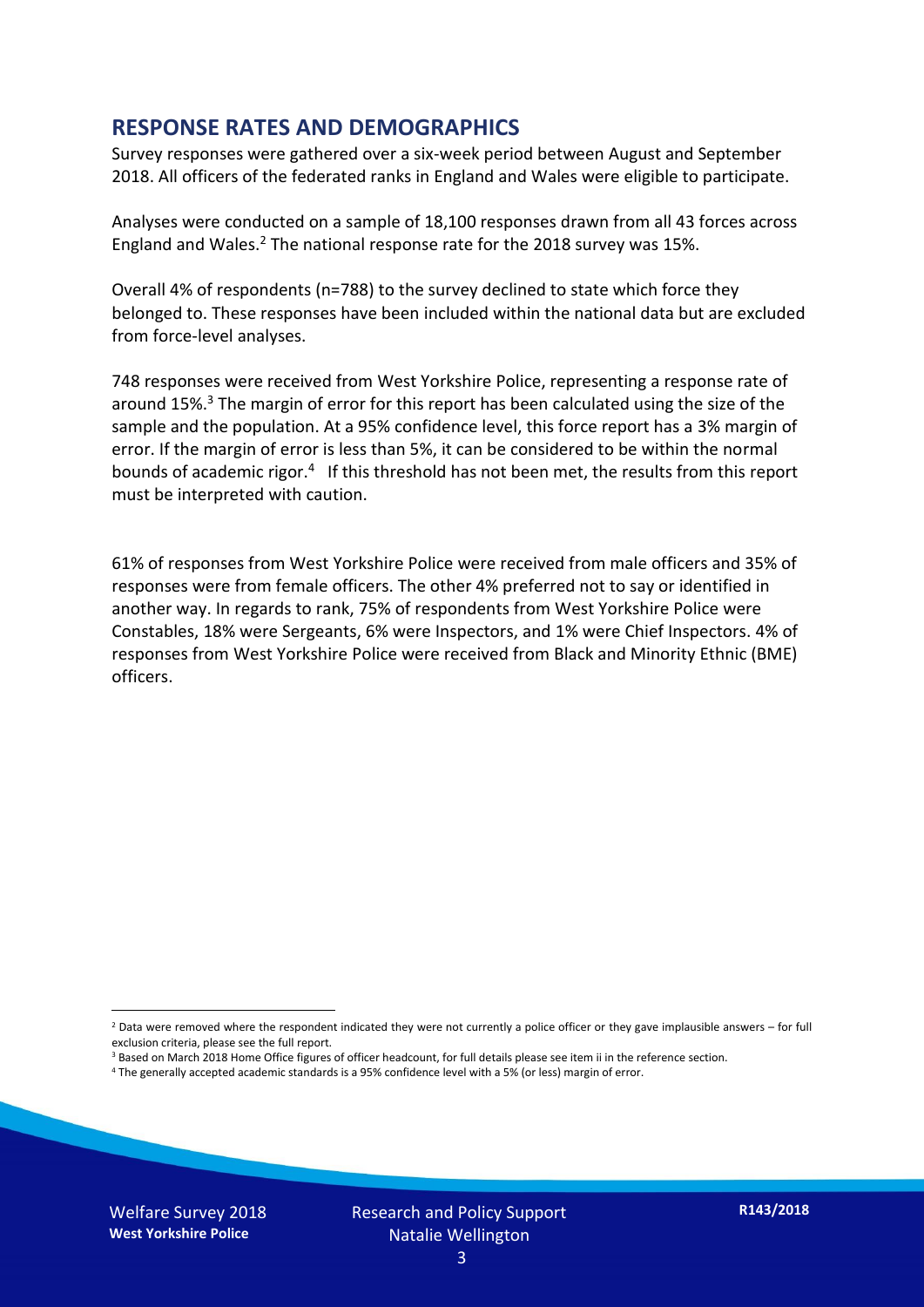### **INFOGRAPHIC**



#### **Who responded?**

**748** responses were received from West Yorkshire Police, representing a **15%** response rate



Welfare Survey 2018 **West Yorkshire Police**

Research and Policy Support Natalie Wellington 4

**R143/2018**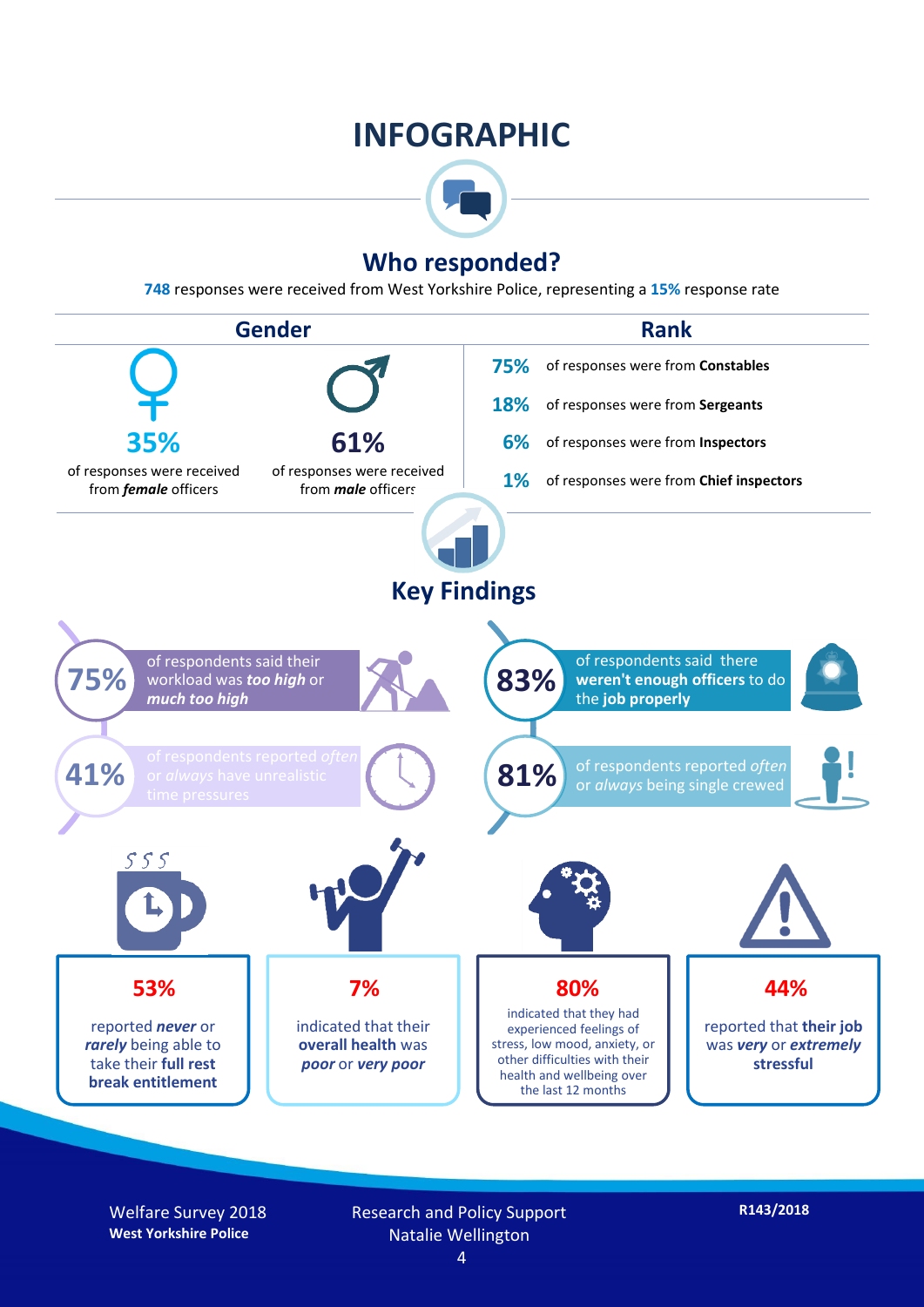### **Executive Summary**

- **748** responses were received from West Yorkshire Police, representing a response rate of around **15%**.
- The average (mean) rating for overall Job satisfaction for respondents from West Yorkshire Police was **4/10.**
- Frequent single crewing (often or always) was reported by **81%** of respondents from West Yorkshire Police.
- **53%** of respondents from West Yorkshire Police reported *never* or *rarely* being able to take their **full rest break entitlement***; lower than* the proportion in 2016.
- **75%** of respondents from West Yorkshire Police said their **workload** was *too high* or *much too high; higher than* the proportion in 2016.
- **41%** of respondents from West Yorkshire Police reported *often* or *always* **having unrealistic time pressures***; lower than* the proportion in 2016.
- **83%** of respondents from West Yorkshire Police said there **weren't enough officers to do the job properly***; lower than* the proportion in 2016.
- **6%** said that they had **enough time engage in proactive policing** in their team/unit*; lower than* the proportion in 2016.
- **7%** of respondents from West Yorkshire Police indicated that their **overall health** was *poor* or *very poor.*
- **80%** of respondents from West Yorkshire Police indicated that they had **experienced feelings of stress, low mood, anxiety, or other difficulties with their health and wellbeing** over the last 12 months.
- **44%** of respondents from West Yorkshire Police reported that their job was *very* or *extremely* **stressful***; lower than* the proportion in 2016.
- **21%** of West Yorkshire Police respondents reported that they had suffered **one or more injuries** that required medical attention as a result of **work-related violence** in the last year.
- **13%** of West Yorkshire Police respondents reported that they had suffered **one or more injuries** that required medical attention as a result of **work-related accidents**  in the last year.
- **36%** of respondents from West Yorkshire Police felt that someone would be **treated differently (in a negative way)** if they disclosed difficulties with their mental health and wellbeing; *lower than* the proportion in 2016.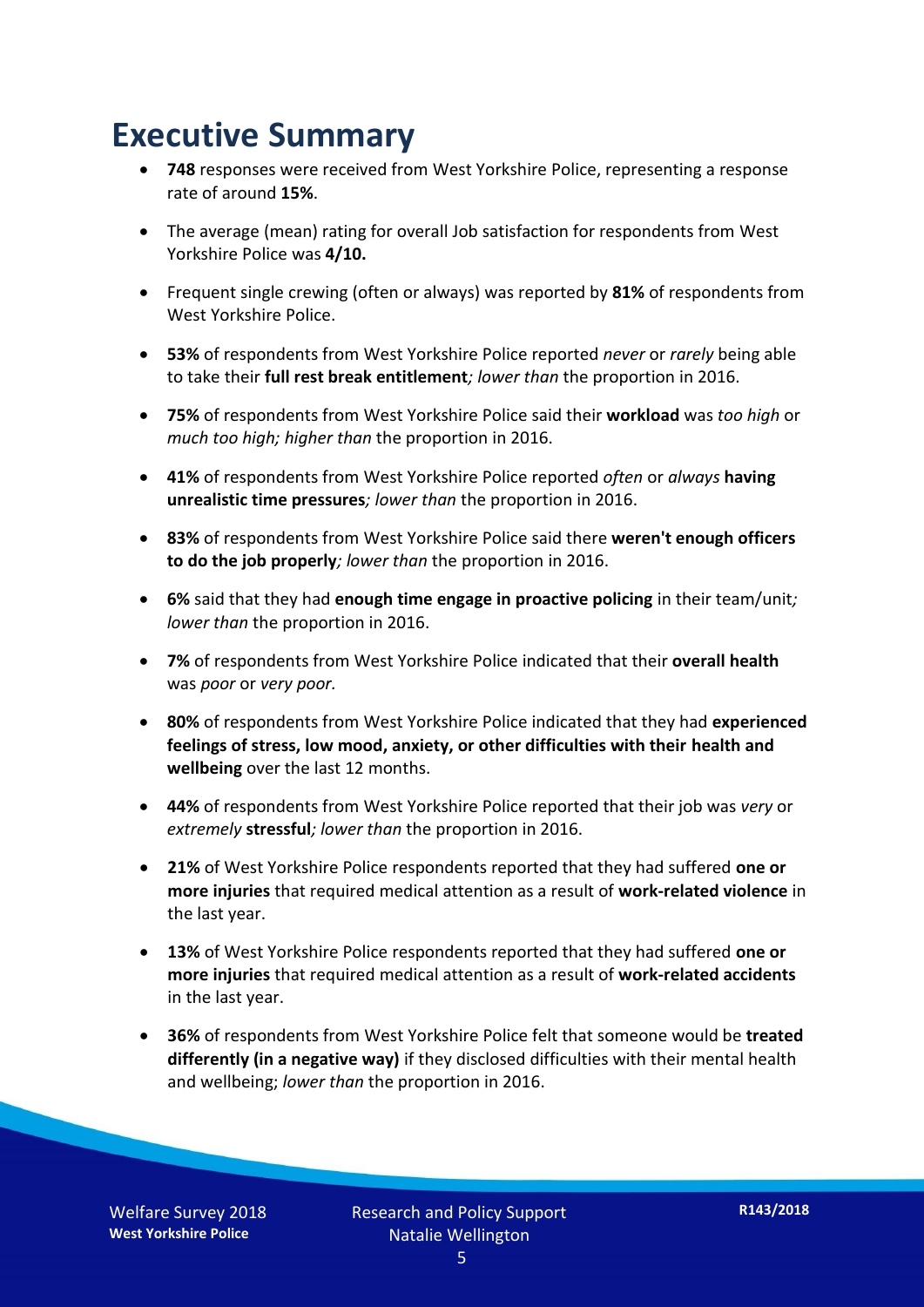### **1. WORKING ARRANGEMENTS**

#### **1.1. OVERALL JOB SATISFACTION**

Respondents were asked to rate their overall job satisfaction between 0 and 10, where 0 was 'not at all satisfied' and 10 was 'completely satisfied.'

The average (mean) rating for overall job satisfaction for respondents from West Yorkshire Police was 4/10 (range 0-10), with 29% of respondents reporting an overall job satisfaction rating of 2 or less.

This can be compared to the National average of 4/10, and 32% of respondents reported an overall job satisfaction rating of 2 or less.

#### **1.2. SHIFTS**

1% of respondents from West Yorkshire Police reported that their formal shift duration was more than the 8-10 hours advised by the Health and Safety Executive<sup>iii</sup> and the Police Negotiating Board,<sup>iv</sup> and 0% of respondents indicated a shift length of 12 hours or more.

7% of the national sample indicated that their formal shift duration was more than 8-10 hours, and 5% indicated a shift length of 12 hours or more.

#### **1.3. SINGLE CREWING**

Among respondents from West Yorkshire Police, for whom this item was applicable, 81% reported being single crewed either *often* or *always* over the previous 12 month period. This can be compared with 75% of respondents from the national sample.

#### **1.4. BREAKS, REST DAYS AND ANNUAL LEAVE**

53% of respondents from West Yorkshire Police reported *never* or *rarely being* able to take their full rest break entitlement, and 63% reported having had two or more rest days cancelled in the previous 12 month period. In addition, 26% of respondents from West Yorkshire Police told us that they have not been able to take their full annual leave entitlement in the previous 12 month period.

Historical comparison for items relating to breaks, rest days and annual leave for **West Yorkshire Police**, are provided in Table 1.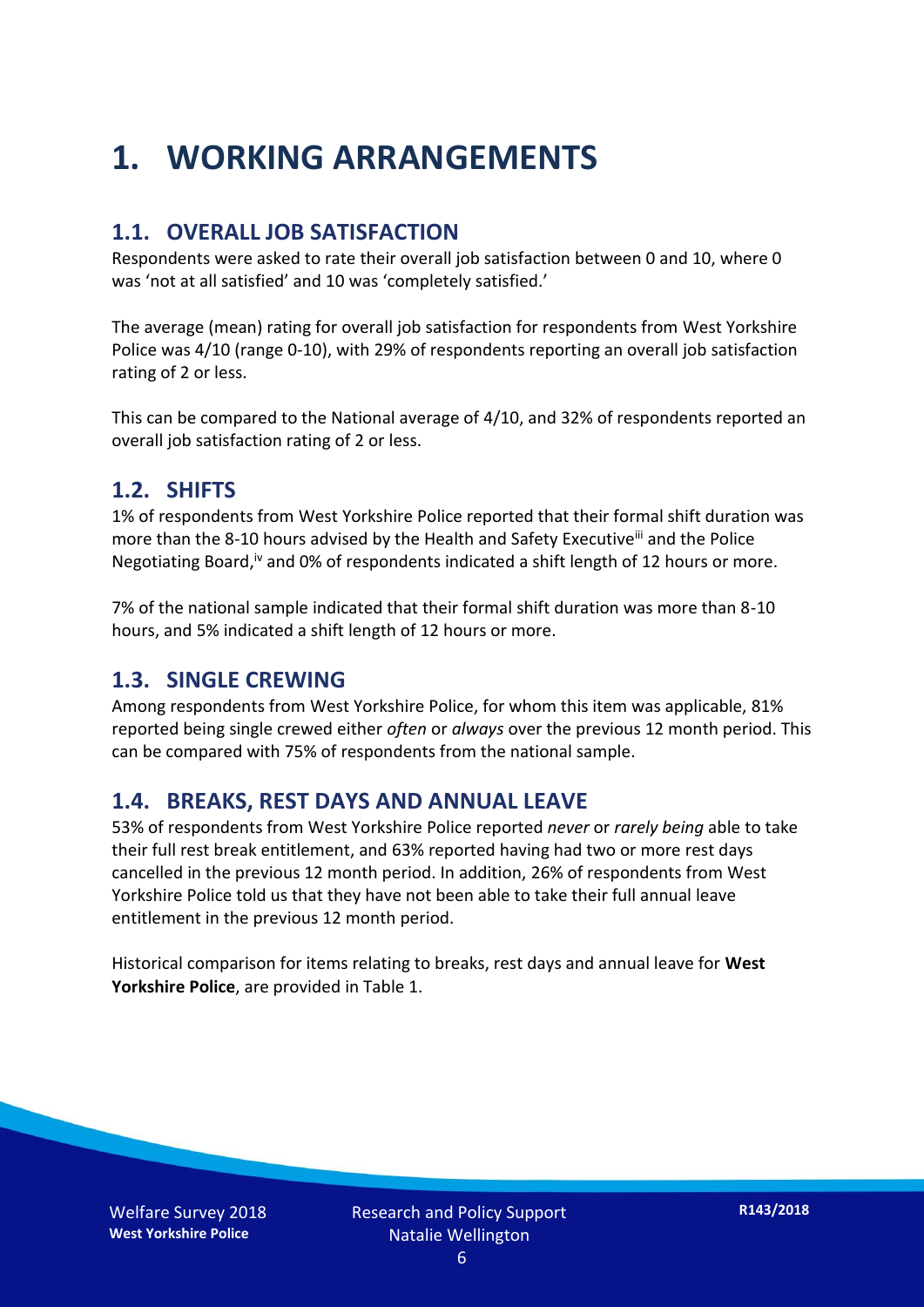| Table 1: Force level figures for breaks, rest days and<br>annual leave     | 2016 | 2018 |
|----------------------------------------------------------------------------|------|------|
| Reported being never or rarely able to take full rest<br>break entitlement | 57%  | 53%  |
| Reported having 2 or more rest days cancelled in the<br>previous 12 months | 75%  | 63%  |
| Reported being unable to take their full annual leave<br>entitlement       | 28%  | 26%  |

Historical comparisons for items relating to breaks, rest days and annual leave for the **police service as a whole**, are provided in the table below.

| Table 2: National figures for breaks, rest days and<br>annual leave        | 2016 | 2018 |
|----------------------------------------------------------------------------|------|------|
| Reported being never or rarely able to take full rest<br>break entitlement | 53%  | 52%  |
| Reported having 2 or more rest days cancelled in the<br>previous 12 months | 76%  | 67%  |
| Reported being unable to take their full annual leave<br>entitlement       | 33%  | 31%  |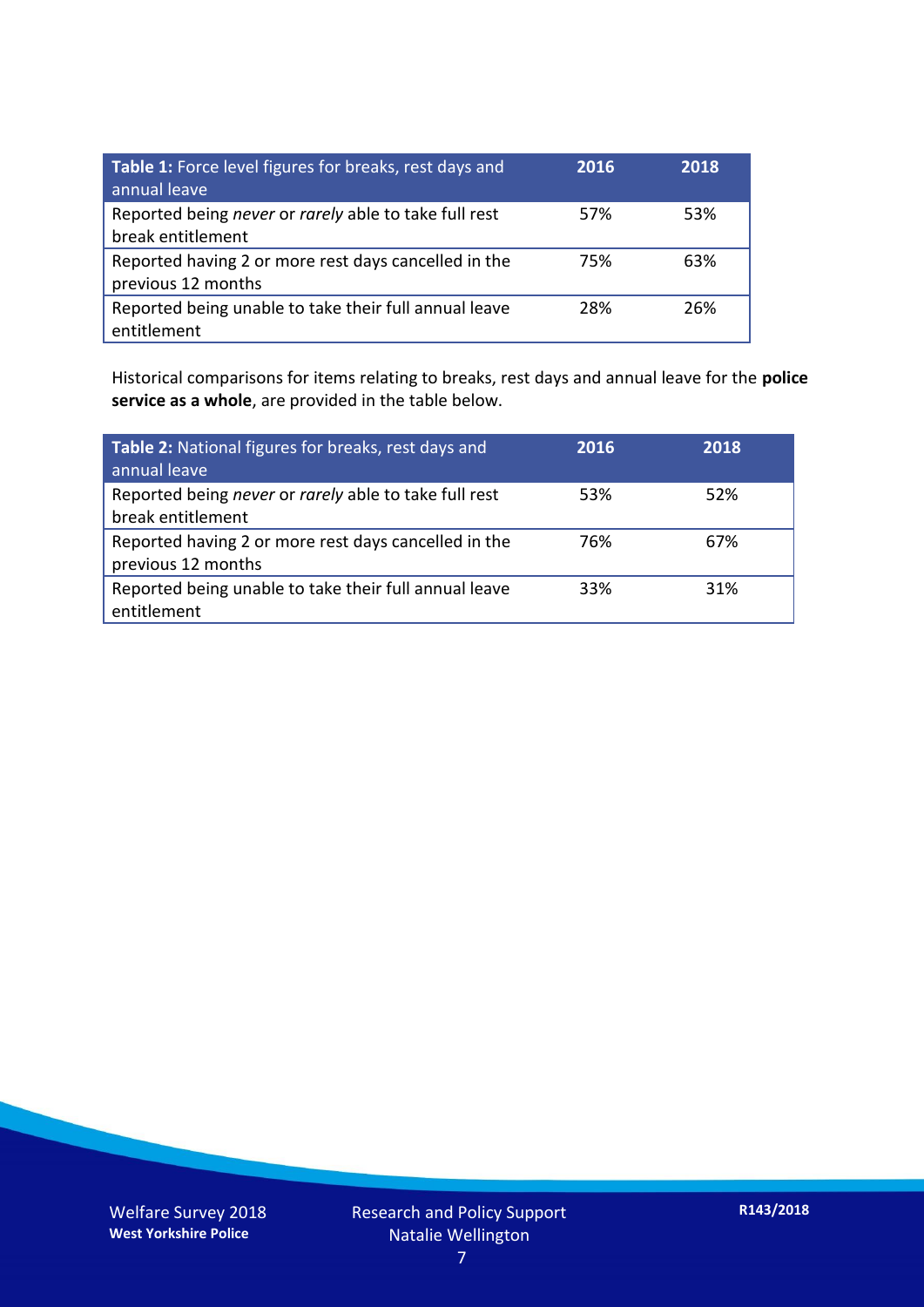### **2. DEMAND**

#### **2.1. WORKLOAD**

75% of respondents from West Yorkshire Police told us that their workload is currently *too high*, or *much too high* – *higher than* the proportion from the national sample (72%) and *higher than* the proportion reported by West Yorkshire Police in the 2016 Demand, Capacity and Welfare Survey.

#### **2.2. HSE MANAGEMENT STANDARDS**

The UK Health and Safety Executive published the Management Standards Indicator Tool (MSIT) to assist organisations in the assessment of workers exposure to dimensions of the psychosocial work environment that, if not properly managed, can lead to harm to health.<sup>v</sup> The 25-item version of the MSIT<sup>vi</sup> contains four items that measure job demands, which were included as part of the Demand, Capacity and Welfare Survey.

44% of respondents from West Yorkshire Police told us that they *often* or *always* have unachievable deadlines, and 61% that they *often* or *always* have to neglect some tasks because they have too much to do.

Historical comparisons for the MSIT job demand items for **West Yorkshire Police** are provided in the table below.

| Table 3: Force level figures for HSE MSIT job demands | 2016 | 2018 |
|-------------------------------------------------------|------|------|
| Often or always have unrealistic time pressures       | 44%  | 41%  |
| Often or always pressured to work long hours          | 32%  | 30%  |
| Often or always have to neglect some tasks because    | 53%  | 61%  |
| they have too much to do                              |      |      |
| Often or always have unachievable deadlines           | 35%  | 44%  |

Historical comparison for the MSIT job demand items for the **police service as a whole**, are provided in the table below.

| Table 4: National figures for HSE MSIT job demands | 2016 | 2018 |
|----------------------------------------------------|------|------|
| Often or always have unrealistic time pressures    | 35%  | 40%  |
| Often or always pressured to work long hours       | 26%  | 29%  |
| Often or always have to neglect some tasks because | 43%  | 54%  |
| they have too much to do                           |      |      |
| Often or always have unachievable deadlines        | 29%  | 38%  |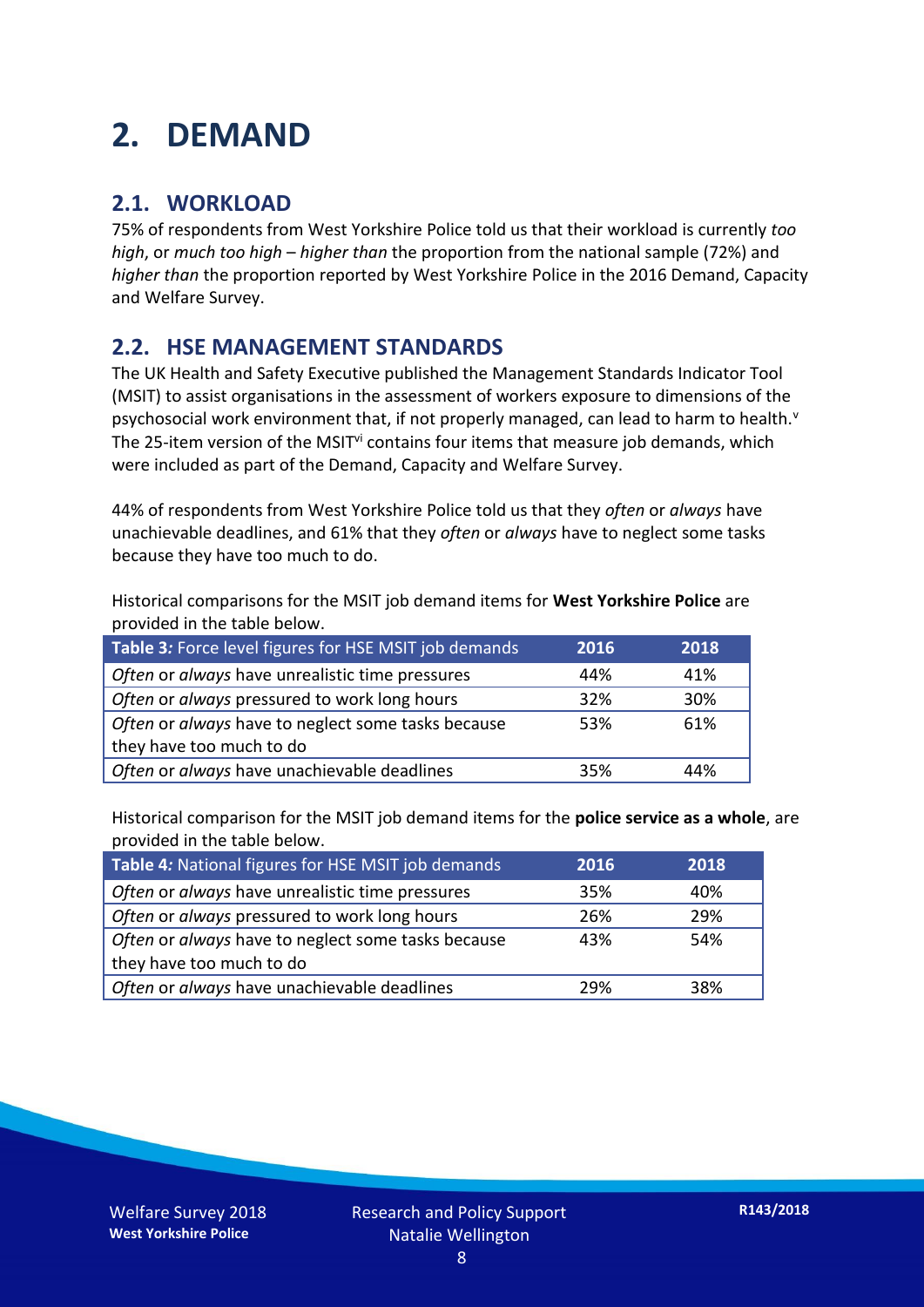#### **2.3. AMOUNT AND PACE OF WORK**

78% of respondents from West Yorkshire Police *disagreed* or *strongly disagreed* that they were able to meet all of the conflicting demands on their time, whilst 6% *agreed* or *strongly agreed* that they had enough time engage in proactive policing in their team/unit. The proportion of officers from West Yorkshire Police reporting to have enough time to engage in proactive policing is *lower than* the proportion in 2016.

Across the police service as a whole, 74% of respondents *disagreed* or *strongly disagreed* that they were able to meet all of the conflicting demands on their time and 90% *disagreed* or *strongly disagreed* that there are enough officers to manage all the demands made on their team/unit.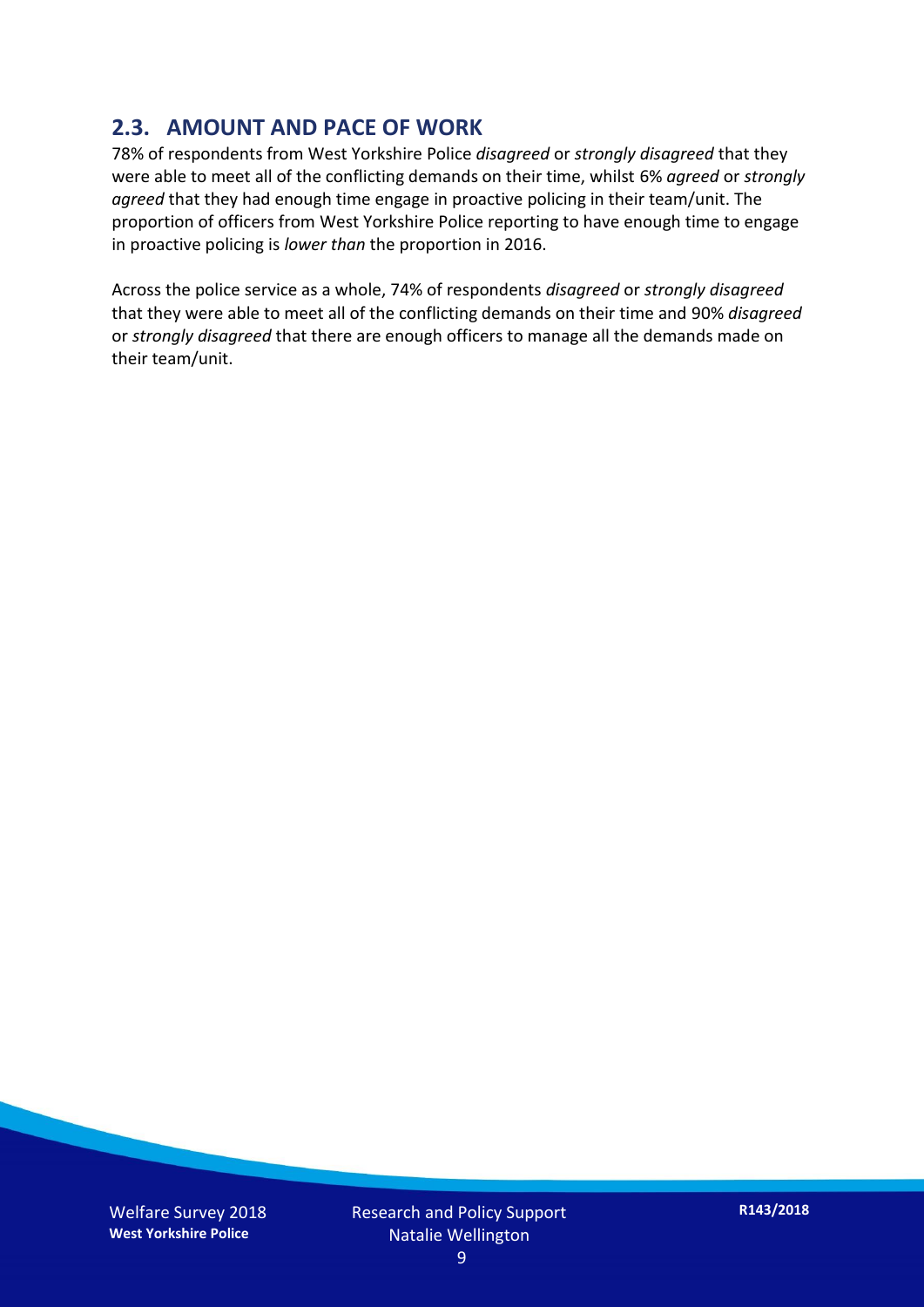## **3. CAPACITY**

#### **3.1. MINIMUM OFFICER STAFFING**

70% of respondents from West Yorkshire Police indicated that their team or unit had a minimum officer staffing level.

Among respondents whose team or unit had a minimum officer staffing level, 24% indicated that this level was *never* or *rarely* achieved. This can be compared to 2016 where 22% of respondents from West Yorkshire Police indicated that the minimum officer staffing level was *never* or *rarely* achieved.

#### **3.2. OFFICER STAFFING ARRANGEMENTS**

74% of respondents *disagreed* or *strongly disagreed* that the way officer staffing levels are determined in their team/unit seems to be effective; *higher than* the proportion reported in 2016.

Historical comparisons of two key items relating to capacity to deal with demand for **West Yorkshire Police** are provided in the table below.

| Table 5: Force level figures for key items relating to capacity                                                     |                                                      |      |  |
|---------------------------------------------------------------------------------------------------------------------|------------------------------------------------------|------|--|
| <b>Statements</b>                                                                                                   | % of respondents who<br>disagreed with the statement |      |  |
|                                                                                                                     | 2016                                                 | 2018 |  |
| There are enough officers in my team/unit for me to do<br>my job properly                                           | 86%                                                  | 83%  |  |
| In my experience, we generally have enough officers to<br>manage all the demands being made on us as a<br>team/unit | 89%                                                  | 89%  |  |

Historical comparisons of the same items for the **police service as a whole** are provided in the table below.

| Table 6: National figures for key items relating to capacity                                                        |                                                      |      |  |  |
|---------------------------------------------------------------------------------------------------------------------|------------------------------------------------------|------|--|--|
| <b>Statements</b>                                                                                                   | % of respondents who<br>disagreed with the statement |      |  |  |
|                                                                                                                     | 2016                                                 | 2018 |  |  |
| There are enough officers in my team/unit for me to do<br>my job properly                                           | 78%                                                  | 83%  |  |  |
| In my experience, we generally have enough officers to<br>manage all the demands being made on us as a<br>team/unit | 85%                                                  | 90%  |  |  |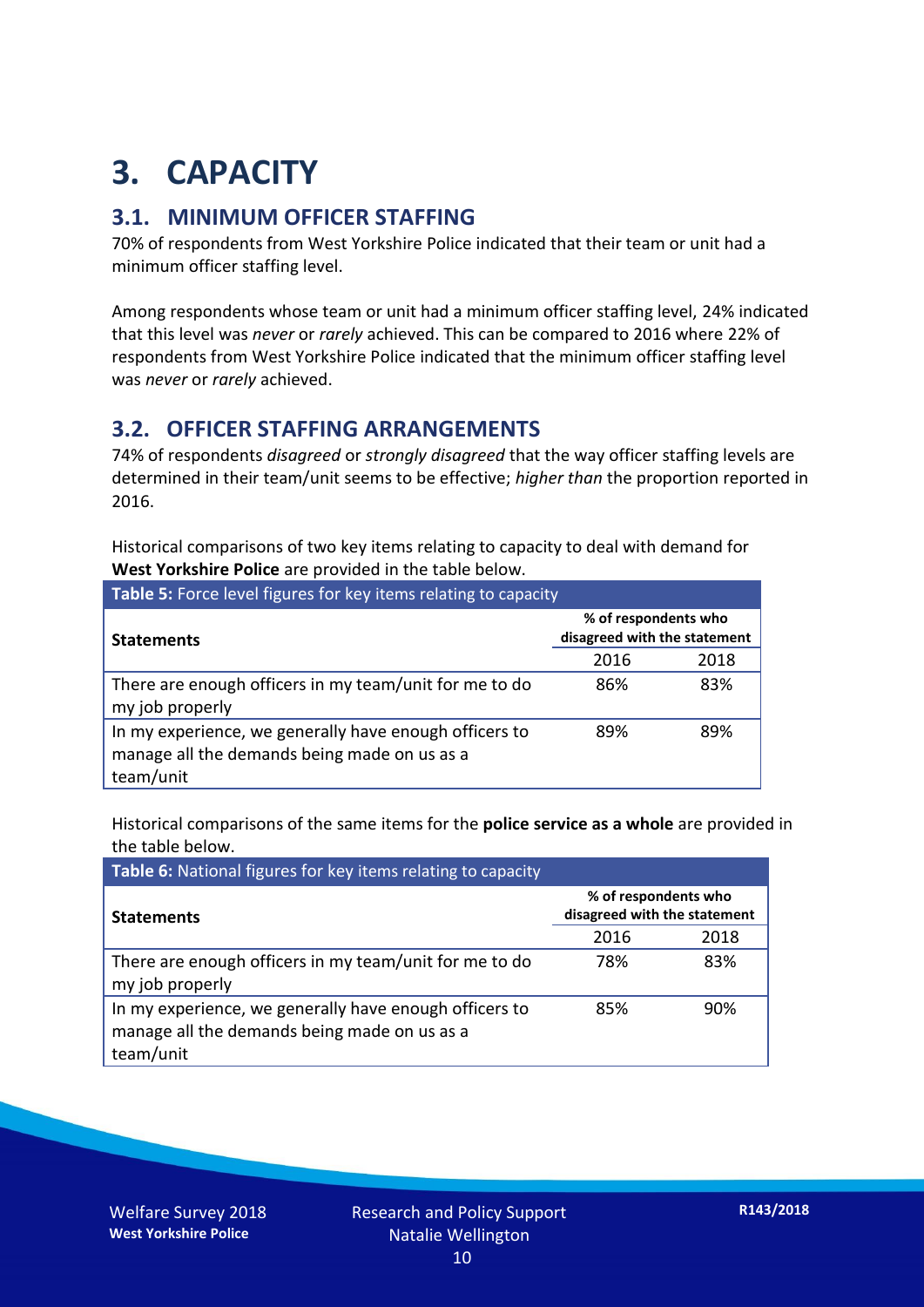### **4. HEALTH AND WELLBEING**

#### **4.1. OVERALL LIFE SATISFACTION**

Respondents were asked to rate their overall life satisfaction between 0 and 10, where 0 was 'not at all satisfied' and 10 was 'completely satisfied.'

The average (mean) rating for overall life satisfaction for respondents from West Yorkshire Police was 6/10 (range 0-10). 14% of respondents reported life satisfaction rating of 2 or less.

These results can be compared to the National average of 6/10, with 15% of respondents reporting an overall life satisfaction rating of 2 or less.

#### **4.2. OVERALL PHYSICAL HEALTH**

Participants were asked to rate their overal health on a scale from *very good* to *very poor*. An historical comparison for both national and local figures for this item are below.

| Table 7: Self-rated overall physical health |                       | 2016 | 2018 |
|---------------------------------------------|-----------------------|------|------|
| <b>Force level figures</b>                  | Very poor             | 2%   | 1%   |
|                                             | Poor                  | 16%  | 6%   |
|                                             | Neither good nor poor | 25%  | 17%  |
|                                             | Good                  | 50%  | 53%  |
|                                             | Very good             | 8%   | 23%  |
| <b>National figures</b>                     | Very poor             | 1%   | 1%   |
|                                             | Poor                  | 11%  | 6%   |
|                                             | Neither good nor poor | 23%  | 17%  |
|                                             | Good                  | 53%  | 54%  |
|                                             | Very good             | 13%  | 23%  |

#### **4.3. SINGLE ITEM INDICATOR OF STRESS**

Work related stress was measured using a single-item measure. 44% of respondents from West Yorkshire Police presented with a non-diagnostic case of work-related stress.<sup>vii</sup>

This is *lower than* the proportion reported in the 2016 iteration of this survey and *the same as* the proportion reported in this year's national results.

Stress outside of work was assessed using an adaptation of the work-related stress measure. 12% of respondents from West Yorkshire Police presented with a non-diagnostic case of stress outside of work.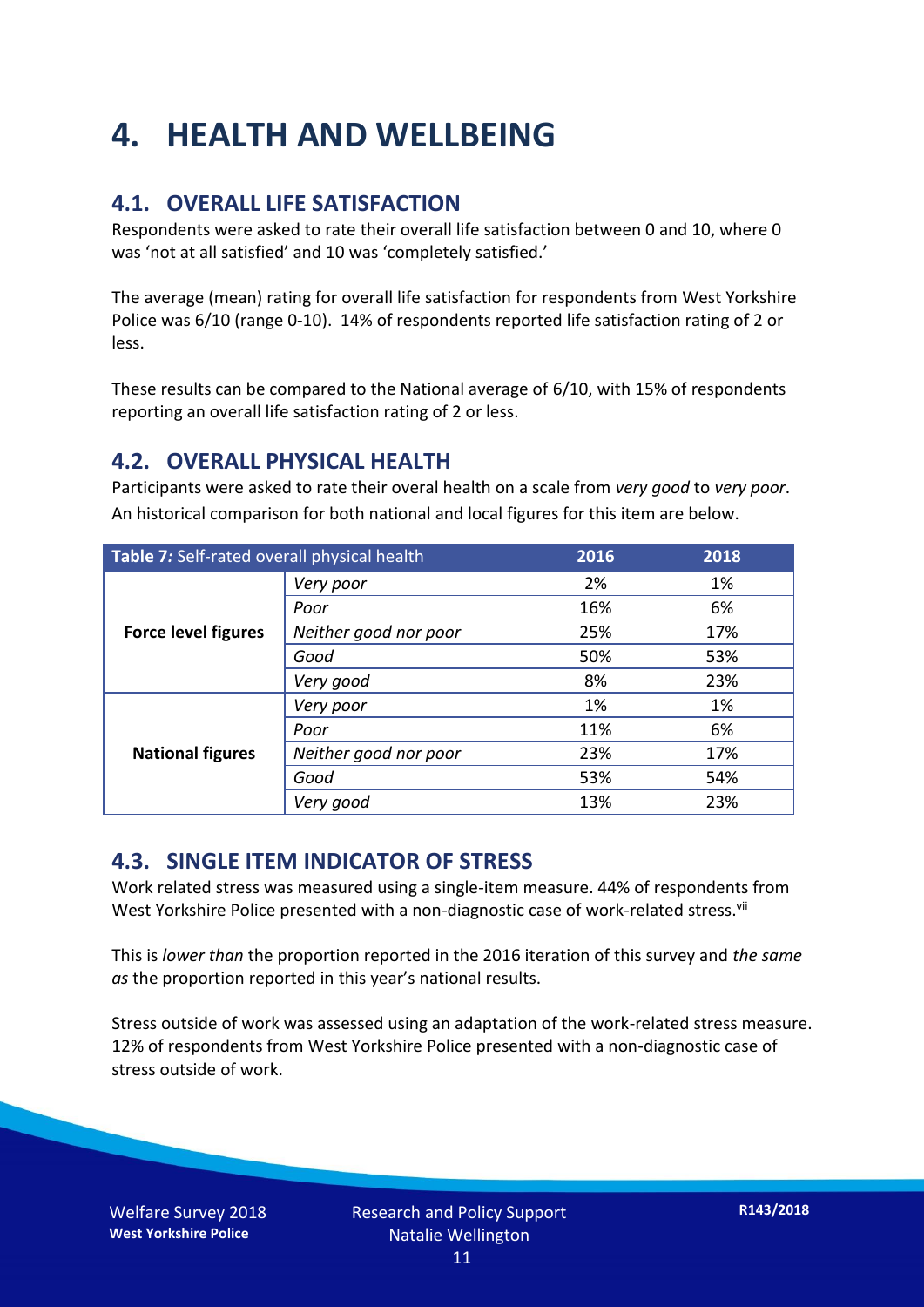#### **4.4. SINGLE ITEM INDICATOR FOR MENTAL HEALTH**

A top-level broad overview of mental wellbeing was established using an item that asked respondents to indicate whether they had experienced feelings of stress, low mood, anxiety, or other difficulties with their health and wellbeing over the last 12 months.

80% of respondents from West Yorkshire Police indicated that they had experienced feelings of stress, low mood, anxiety, or other difficulties with their health and wellbeing over the last 12 months; with 93% also indicating that these feelings were caused, or made worse by work.

#### **4.5. MENTAL WELLBEING**

Mental wellbeing can be broadly conceptualized as having two dimensions. The first concerns positive affect (i.e. pleasurable aspects of wellbeing such as feelings of optimism, cheerfulness, and relaxation). The second concerns psychological functioning (i.e. such as clear thinking, self-acceptance, personal development, competence, and autonomy).

To investigate mental wellbeing in more detail the two-dimensional structure of mental wellbeing described above was assessed using the short Warwick-Edinburgh Mental Wellbeing Scale (SWEMWBS). viii The scale asks individuals to rate their experience during the last two weeks for seven positively framed statements.

SWEMWBS findings for **West Yorkshire Police** are presented in the table below alongside those for national sample for 2016 and 2018.

**Table 8**: % of respondents that reported experiencing the following positive aspects of wellbeing *rarely* or *none of the time* over the previous 2 weeks

| <b>SWEMWBS item</b>                           | <b>National figures</b> |      | <b>Force level figures</b> |      |
|-----------------------------------------------|-------------------------|------|----------------------------|------|
|                                               | 2016                    | 2018 | 2016                       | 2018 |
| I've been feeling optimistic about the future | 62%                     | 36%  | 64%                        | 32%  |
| I've been feeling useful                      | 28%                     | 25%  | 29%                        | 21%  |
| I've been feeling relaxed                     | 60%                     | 48%  | 62%                        | 46%  |
| I've been dealing with problems well          | 20%                     | 19%  | 19%                        | 20%  |
| I've been thinking clearly                    | 16%                     | 16%  | 14%                        | 18%  |
| I've been feeling close to other people       | 34%                     | 28%  | 40%                        | 31%  |
| I've been able to make up my own mind         | 13%                     | 10%  | 13%                        | 11%  |
| about things                                  |                         |      |                            |      |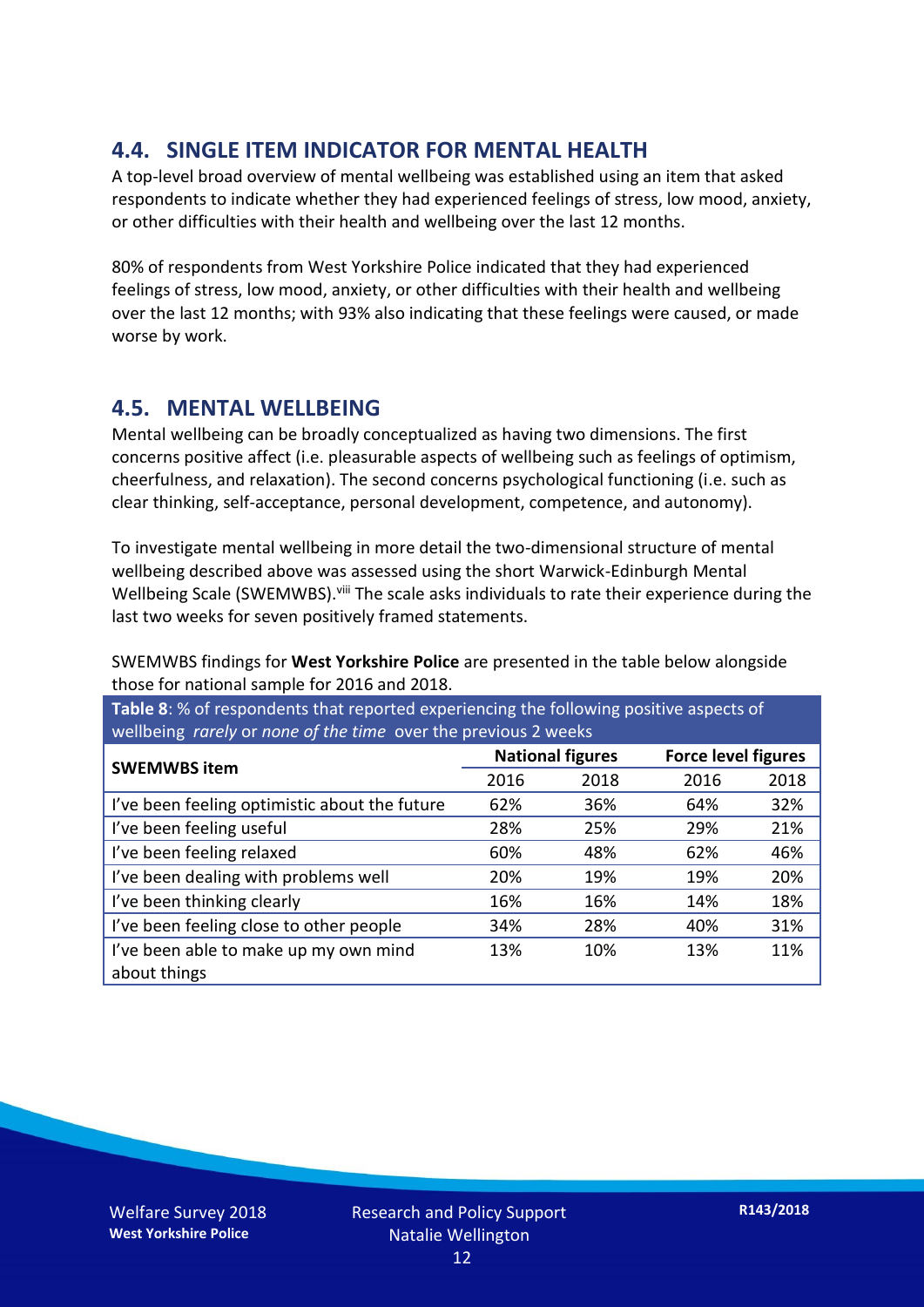#### **4.6. HELP SEEKING**

A question was applied to identify those who had ever **sought help** for feelings of stress, low mood, anxiety, or any other difficulties with mental health and wellbeing. Examples of sources of help were provided including GP, occupational health department, psychologist, therapist, and counsellor.

44% of responses from West Yorkshire Police had previously sought help for feelings of stress, low mood, anxiety or other difficulties with their mental health and wellbeing, 54% of which had done so within the last 12 months.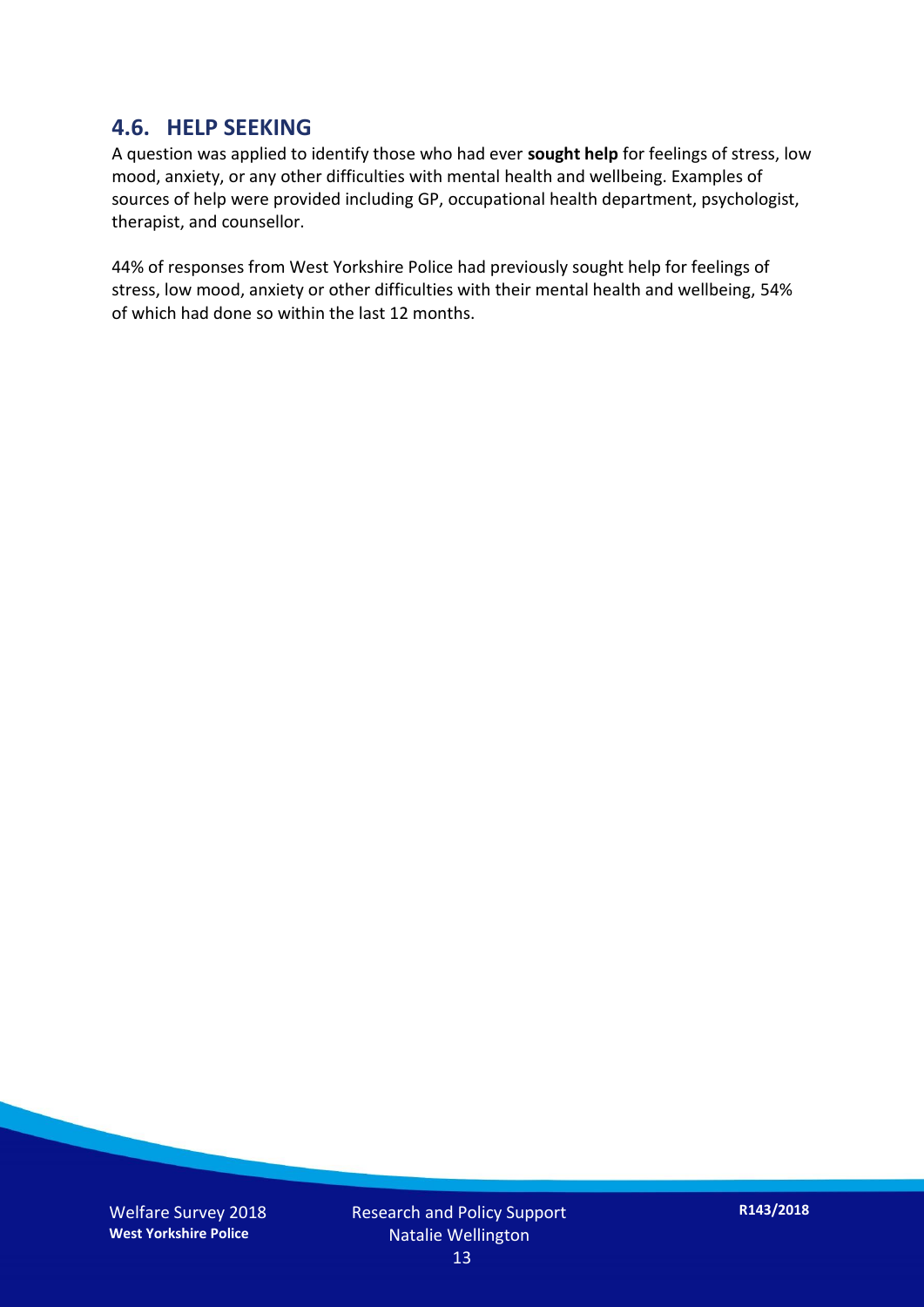### **5. ABSENCE BEHAVIOUR**

#### **5.1. ABSENCE**

50% of respondents from West Yorkshire Police reported one or more days of sickness absence and 37% of respondents indicated that at least one day of their sickness absence was attributable to stress, depression, or anxiety.

The national proportion of respondents who had taken one or more days of sickness absence was 56% and 32% of respondents indicated that at least one day of their sickness absence was attributable to stress, depression, or anxiety.

#### **5.2. PRESENTEEISM AND LEAVEISM**

Presenteeism is the act of attending work while ill. This has been shown to be associated with subsequent health decline, particularly in relation to burnout,  $\alpha$  and can to lead to elevated absenteeism.<sup>x</sup> Moreover, evidence suggests that presenteeism can compound the effects of the initial illness and negatively influence job satisfaction, resulting in negative job attitudes and withdrawal from work.<sup>xi</sup>

Leaveism is a recently coined term to describe hidden sickness absence and work undertaken during rest periods, including using allocated time off such as annual leave entitlements to take time off when they are in fact unwell.

Findings for West Yorkshire Police are presented in the graph below.



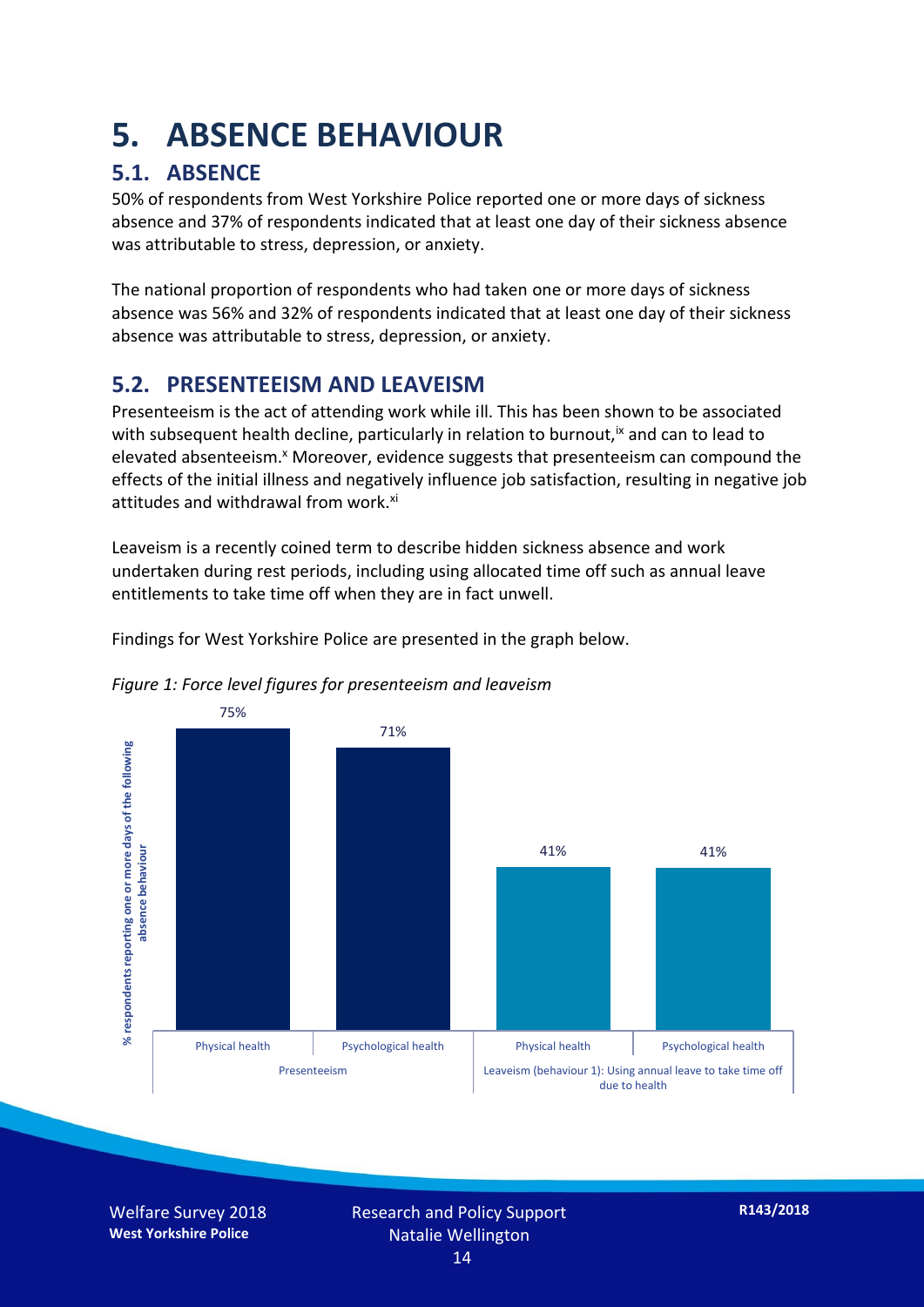### **6. Violence and physical injuries**

#### **6.1. VIOLENCE**

Verbal and physical violence was assessed using four questions regarding how often officers received verbal insults, verbal threats, unarmed physical attacks, and attacks with a weapon from members of the public over the previous 12 months. Findings are presented in the table below.

**Table 9:** Force level figures for frequency of verbal and physical violence from members of the public

| <b>Type of violent victimisation</b>               | % of respondents indicating frequency<br>of experience as at least once a week |      |  |
|----------------------------------------------------|--------------------------------------------------------------------------------|------|--|
|                                                    | 2016                                                                           | 2018 |  |
| Verbal insults (e.g., swearing, shouting, abuse)   | 52%                                                                            | 44%  |  |
| Verbal threats (e.g., threat of hitting, threat of | 34%                                                                            | 29%  |  |
| kicking)                                           |                                                                                |      |  |
| *Spitting assaults (i.e. being deliberately spat   |                                                                                | 4%   |  |
| upon)                                              |                                                                                |      |  |
| Unarmed physical attacks (e.g., struggling to      | 22%                                                                            | 15%  |  |
| get free, wrestling, hitting, kicking)             |                                                                                |      |  |
| Use of a deadly weapon (e.g., stick, bottle, axe,  | 2%                                                                             | 1%   |  |
| firearm)                                           |                                                                                |      |  |

\*Spitting assaults data was only available from 2018.

#### **6.2. INJURIES**

21% of West Yorkshire Police respondents reported that they had suffered one or more injuries that required medical attention as a result of work-related **violence** in the last year – losing more than 335 days in sickness absence.

This is *lower than* the proportion reporting one or more injuries as a result of work-related **violence** than reported in the 2016 iteration of this survey and *lower than* the proportion compared to this year's national results.

13% of West Yorkshire Police respondents also reported that they had suffered one or more injuries that required medical attention as a result of work-related **accidents** in the last year – losing more than 230 days in sickness absence.

This is *lower than* the proportion reporting one or more injuries as a result of work-related **accidents** in the 2016 iteration of this survey and *lower than* the proportion compared to this year's national results.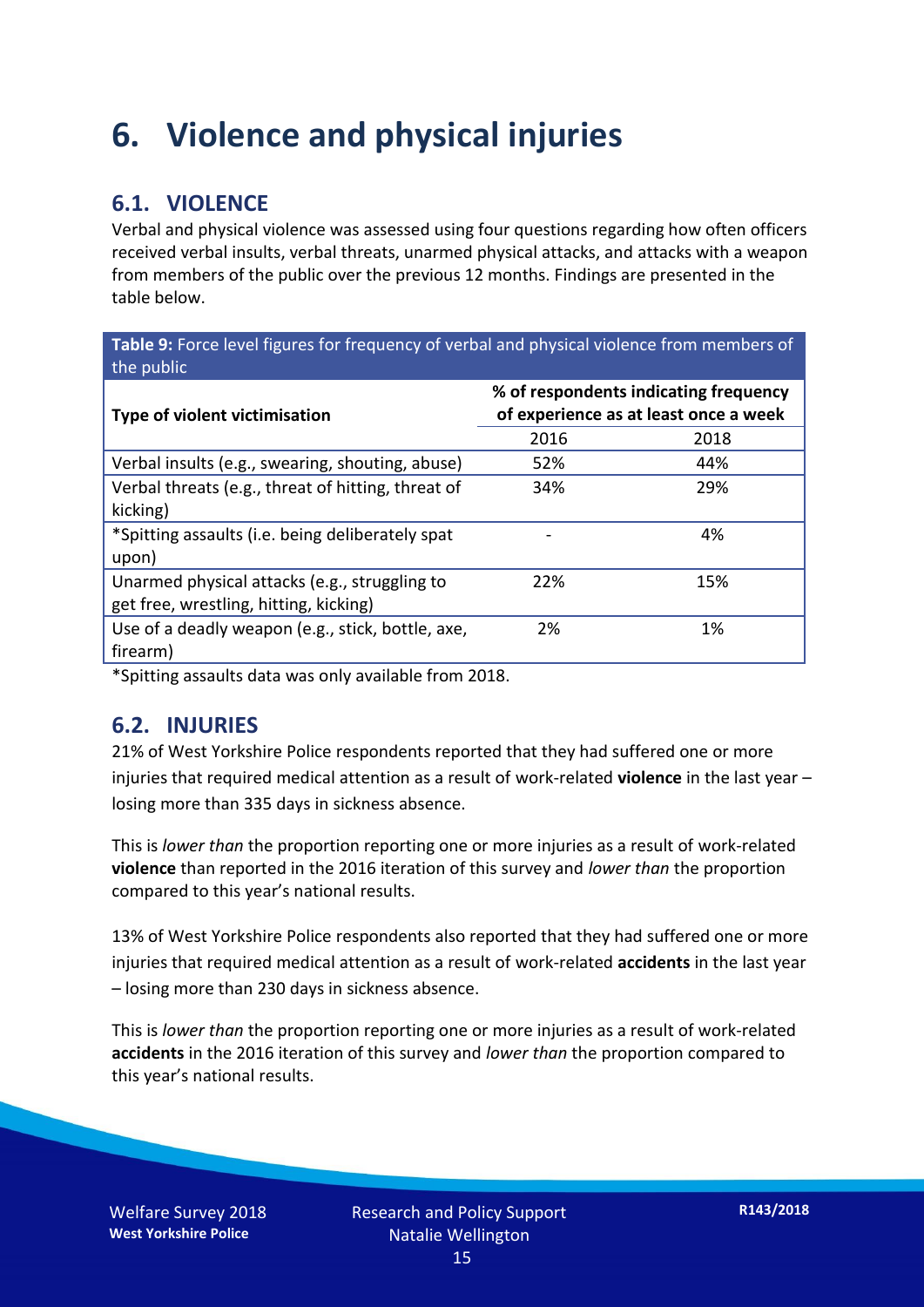### **7. ORGANISATIONAL SUPPORT: MENTAL HEALTH & WELLBEING**

Participants who indicated that they had sought help for difficulties with mental health and wellbeing were presented with additional questions concerning disclosure to a line manager.

#### **7.1. DISCLOSURE**

69% of respondents from West Yorkshire Police, for whom it was applicable, reported that they had disclosed seeking mental health and wellbeing support to their line managers. This can be compared with 58% from the same survey in 2016.

#### **7.2. REASONS FOR NON-DISCLOSURE**

Respondents who did not disclose to their line managers that they had sought mental health and wellbeing support, were asked to indicate why. Findings are presented in the table below.

| Table 10: Reasons for non-disclosure                        |             |                     |  |
|-------------------------------------------------------------|-------------|---------------------|--|
|                                                             |             | % of total mentions |  |
| Item                                                        | Force level | <b>National</b>     |  |
|                                                             | figures     | figures             |  |
| I was worried that my other colleagues would find out       | 10%         | 10%                 |  |
| I thought it would negatively affect my opportunities for   | 10%         | 11%                 |  |
| promotion and/or specialising                               |             |                     |  |
| It wasn't affecting my work                                 | 8%          | 7%                  |  |
| I didn't want to be treated differently (in a negative way) | 12%         | 13%                 |  |
| I felt it was a personal matter                             | 19%         | 20%                 |  |
| I have had negative experiences of disclosing in the past   | 5%          | 6%                  |  |
| I thought it would have a negative impact on my career      | 8%          | 10%                 |  |
| There is a negative attitude in the police service towards  | 11%         | 12%                 |  |
| people who experience difficulties with their mental health |             |                     |  |
| and wellbeing                                               |             |                     |  |
| I did not think my line manager would treat me with         | 9%          | 7%                  |  |
| empathy                                                     |             |                     |  |
| For reasons other than those listed above                   | 6%          | 4%                  |  |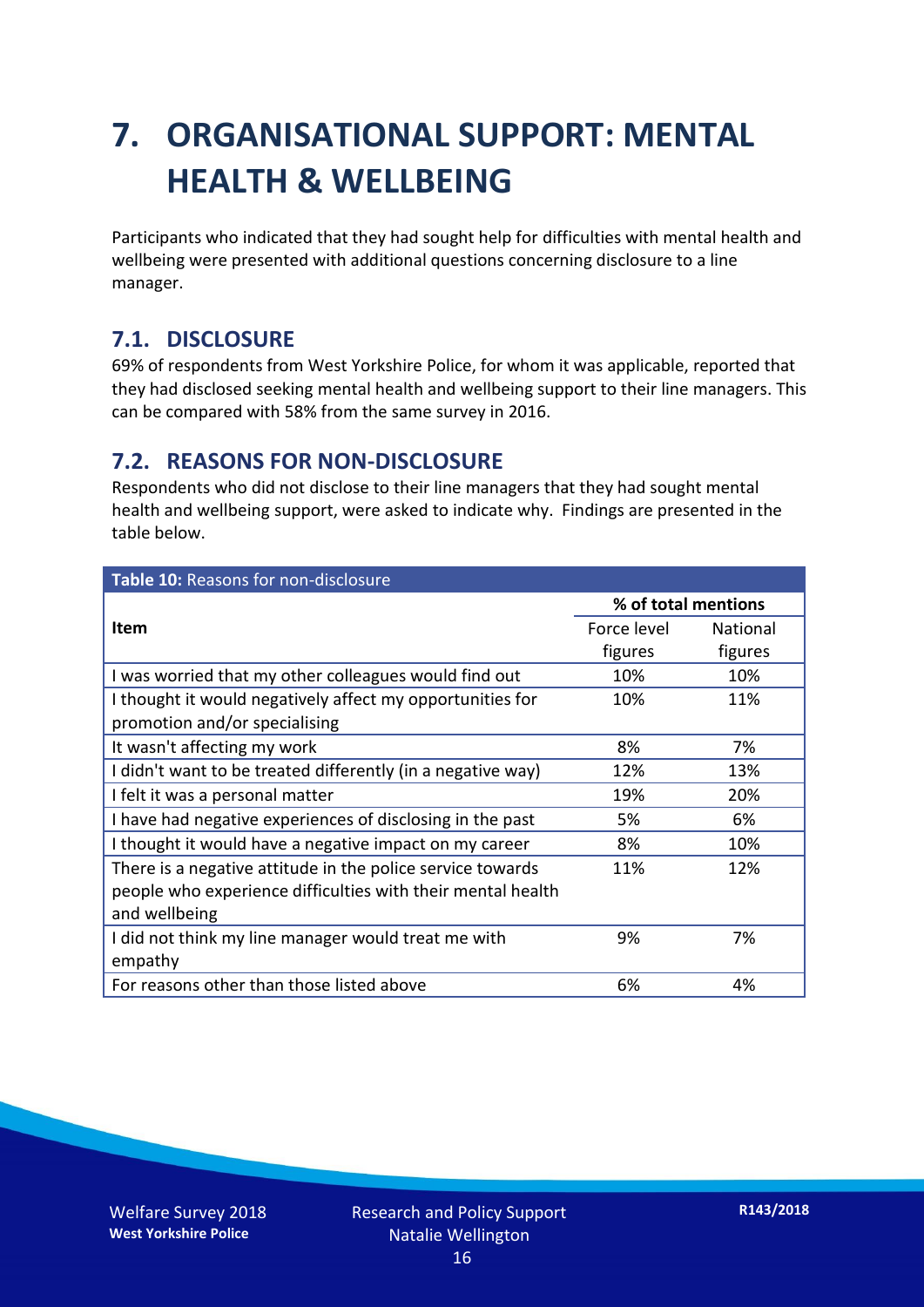#### **7.3. ATTITUDES TO MENTAL HEALTH AND WELLBEING**

All respondents were asked about the attitude of the police service towards mental health and wellbeing.

Respondents were provided with a list of statements, and asked to indicate the extent to which they agreed or disagreed with the statement.

The table below shows the percentage of respondents who agreed with three key statements about the police services attitudes towards mental health and wellbeing for both West Yorkshire Police, and the police service as a whole.

| Table 11: Attitudes to mental health and wellbeing |                                                    |                         |  |
|----------------------------------------------------|----------------------------------------------------|-------------------------|--|
| <b>Statements</b>                                  | % of respondents that agreed with<br>the statement |                         |  |
|                                                    | Force level figures                                | <b>National figures</b> |  |
| The police service encourages staff to talk openly | 46%                                                | 45%                     |  |
| about mental health and wellbeing                  |                                                    |                         |  |
| Someone would be treated differently (in a         | 36%                                                | 37%                     |  |
| negative way) if they disclosed difficulties with  |                                                    |                         |  |
| their mental health and wellbeing                  |                                                    |                         |  |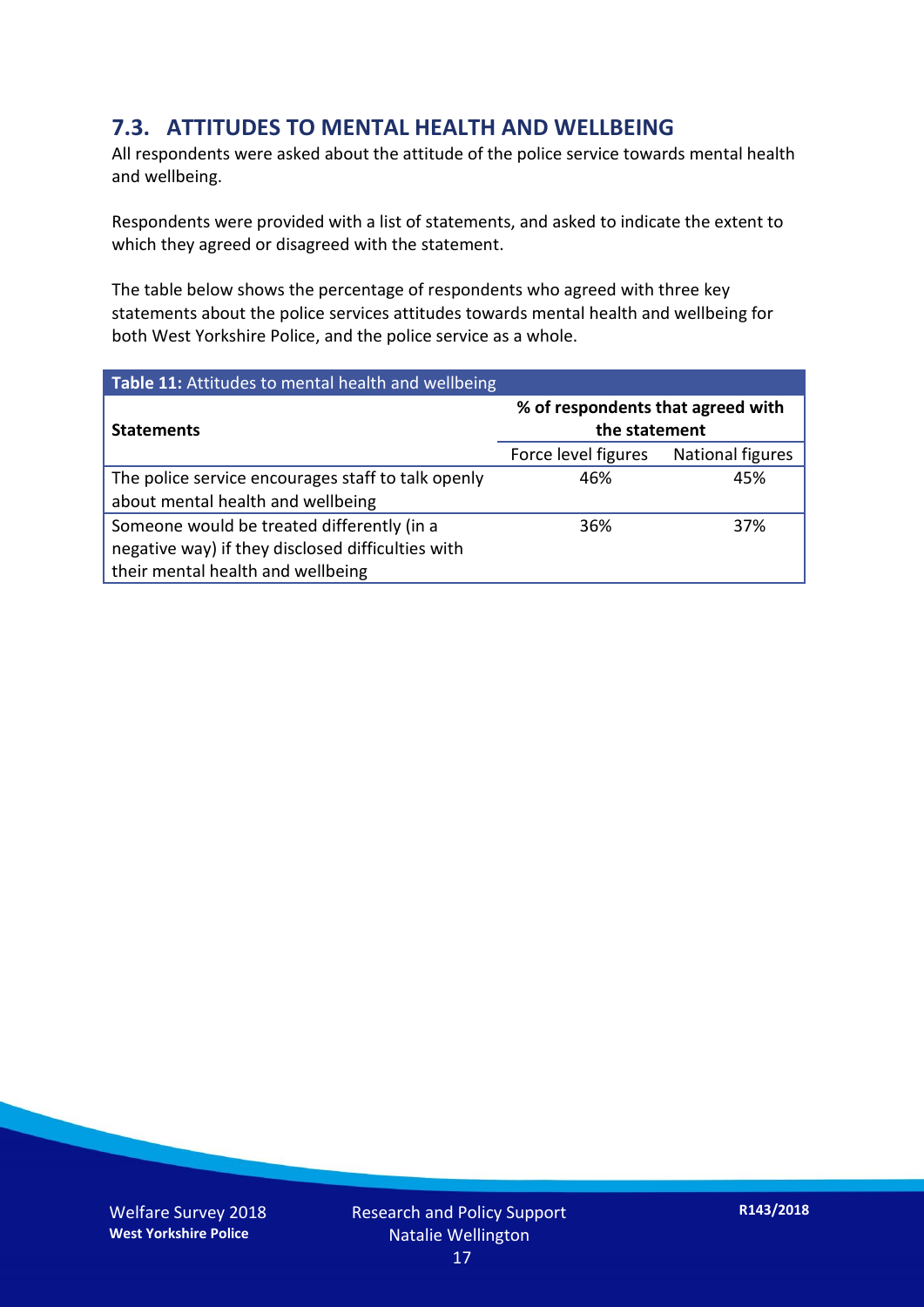### **8. Notes for JBBs**

Additional findings from the 2018 Demand, Capacity and Welfare survey are available on request from the Research and Policy department. Additional topics include, but are not limited to:

- Morale,
- Fatigue and sleep,
- Managerial mental health and wellbeing support,
- Organisational change, and
- Organisational justice.

The findings of the survey can also be broken down in more detail in terms of different demographic groups, such as rank, role or length of service. However please be aware that we can only go into a certain level of detail with this demographic data in order to preserve respondents' confidentiality.

JBBs wishing to obtain further information can contact [ResearchandDataCollection@polfed.org](mailto:ResearchandDataCollection@polfed.org) to discuss their requirements.

The Research and Policy Department only has one member of staff responsible for these data requests; please bear this in mind in terms of turnaround times and the amount of data you request when contacting the team.

All other interested parties should speak to their local JBB in the first instance.